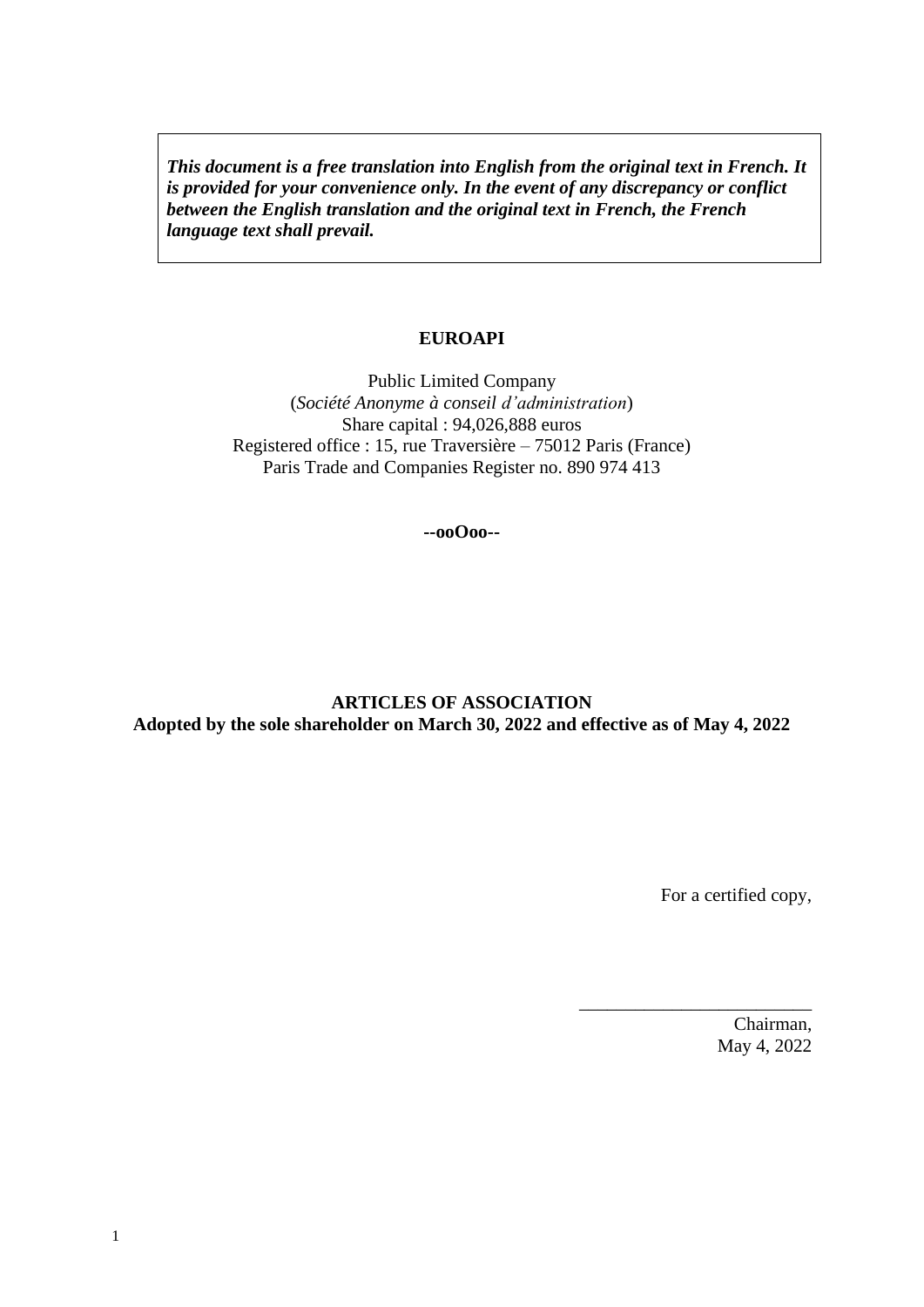# **I. ARTICLES OF ASSOCIATION**

# **PART I**

## **FORM –PURPOSE – NAME – REGISTERED OFFICE – DURATION – FINANCIAL YEAR**

#### **ARTICLE 1 – FORM OF THE COMPANY**

The company (the **"Company"**) was created in the form of a simplified joint-stock company (*société par actions simplifiée*) and transformed into a public limited company (*société anonyme*) by a decision of the sole shareholder dated March 30, 2022 that went into effect May 4, 2022.

The Company is governed by the applicable laws and regulations as well as by these articles of association.

### **ARTICLE 2 – CORPORATE PURPOSE**

The purpose of the Company, both in France and abroad, either on its own behalf, or on behalf of a third party, or in association with third parties:

- The holding, acquisition or sale of equity or interests, by any and all means, both direct and indirect, in all companies, businesses or groups and, more generally, in any legal entity, in any form, in France or abroad, whether commercial, industrial, financial, securities or real estate, as well as the management of such interests.
- Any provision of services, assistance, consulting, training, studies or other technical, administrative, financial, commercial services or others that may be directly or indirectly related to its purpose.
- Participation in any and all transactions that may be related to its purpose, through the formation of new companies, subscriptions to or purchases of securities or corporate rights, mergers or otherwise.
- In general, any and all commercial, industrial, securities, real estate, financial or other operations relating directly or indirectly to this purpose, to all similar or related purposes or that may facilitate the expansion and development of this purpose.

### **ARTICLE 3 – CORPORATE NAME**

The Company's corporate name is:

#### **EUROAPI**

The acts and documents issued by the Company and addressed to third parties must indicate the corporate name, immediately preceded or followed by the words "*société*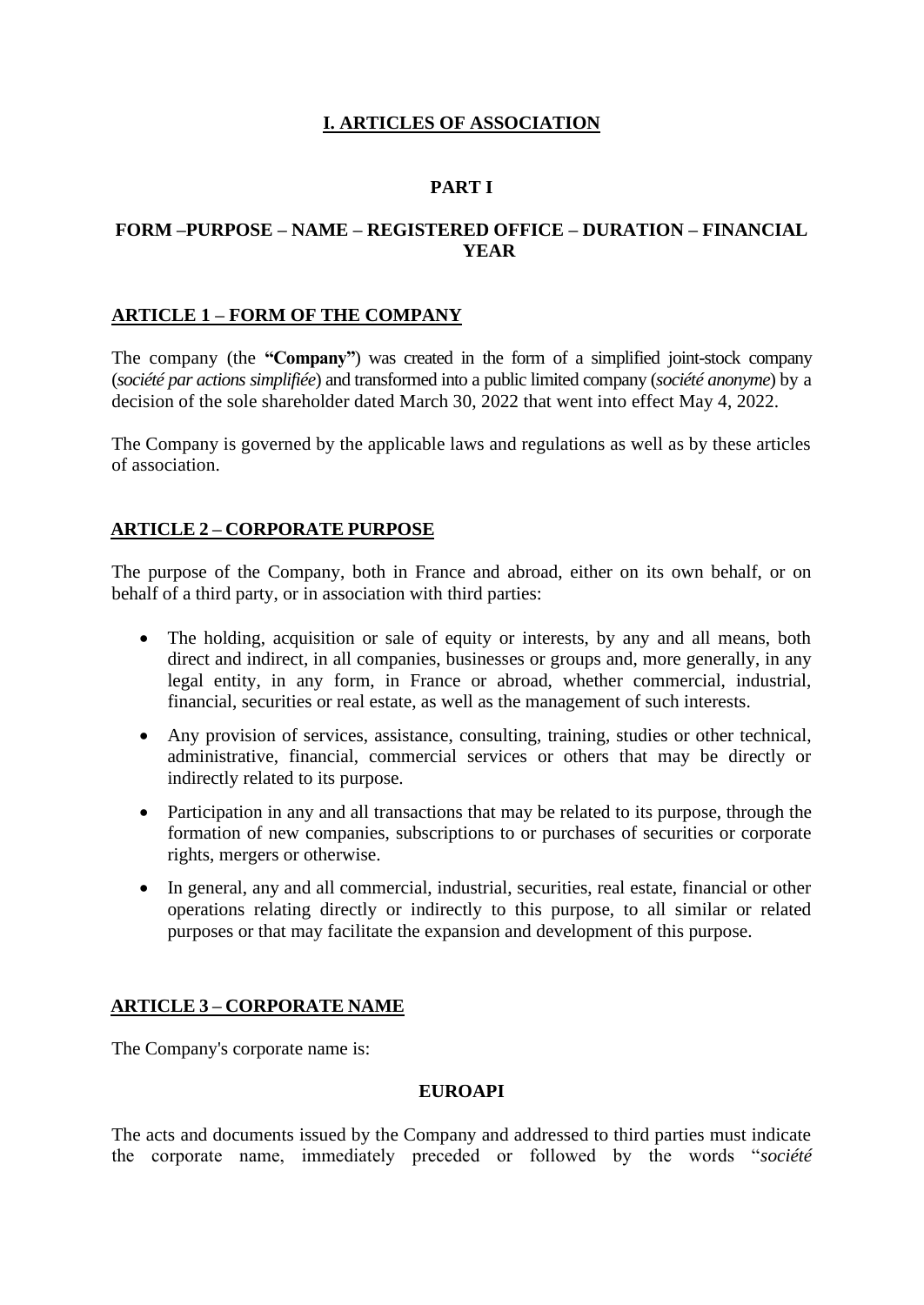*anonyme*" (public limited company) or the initials "S.A." and a statement of the amount of the share capital.

## **ARTICLE 4 – REGISTERED OFFICE**

The registered office is located at :

#### **15, rue Traversière, 75012 Paris**

It may be transferred to any other place in France by a decision of the Board of Directors (*conseil d'administration*), subject to ratification of this decision by the next ordinary shareholders' meeting, and anywhere else by virtue of a resolution of the extraordinary shareholders' meeting, subject to the legal provisions in force.

In case of a transfer decided on by the Board of Directors, the latter is authorized to amend the articles of association and to carry out the resulting publicity and filing formalities, provided that it is stated that the transfer is subject to the ratification referred to above.

#### **ARTICLE 5 – DURATION**

The duration of the Company shall be **ninety-nine (99) years** as of its date of registration with the Paris Trade and Companies Register, except in the event of early dissolution or extension decided by the extraordinary shareholders' meeting.

#### **ARTICLE 6 – FINANCIAL YEAR**

The financial year shall last twelve months, opening on 1st January and closing on 31 December of each year.

### **PART II**

### **SHARE CAPITAL – SHARES**

#### **ARTICLE 7 – SHARE CAPITAL**

The share capital is ninety-four million and twenty-six thousand and eight hundred and eighty-eight (94,026,888) euros.

It is divided into ninety-four million and twenty-six thousand and eight hundred and eightyeight (94,026,888) ordinary shares each having a par value of one (1), of the same class, fully paid.

#### **ARTICLE 8 – FORM OF THE SHARES**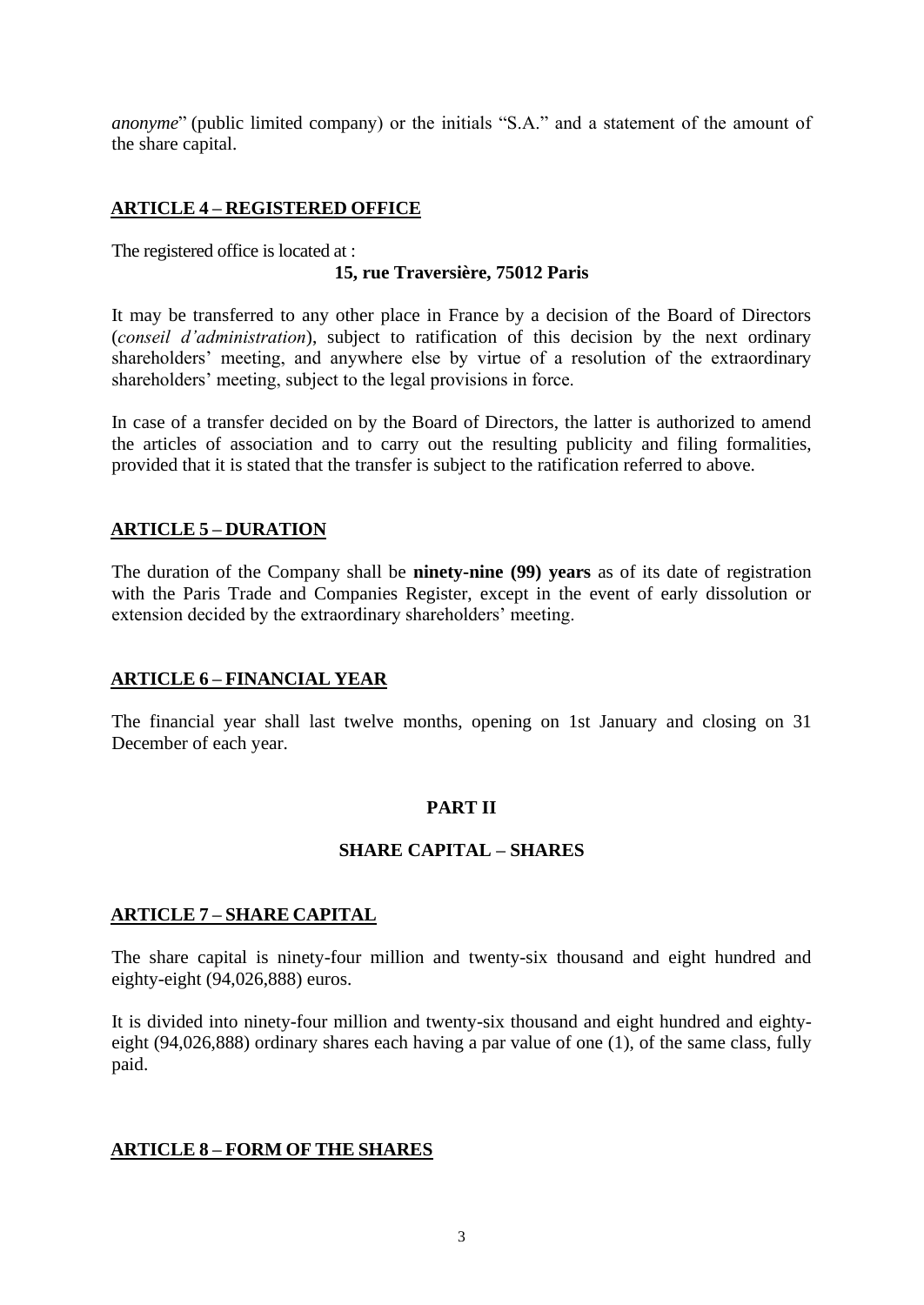Fully paid-up shares are in registered form, at the discretion of the shareholder, under the conditions provided by the regulations in force relating to the form of shares held by certain individuals or legal entities. Shares that are not fully paid up must be in registered form.

Ownership of shares issued in registered form results from their registration in a registered account. Ownership of bearer shares results from their registration in an account with an authorized financial intermediary.

## **ARTICLE 9 – TRANSFER OF THE SHARES**

The shares may be sold or transferred without restrictions. The sale or transfer of the shares shall be valid with regard to the Company and to third parties when the shares have been transferred from the account of the transferor to the account of the transferee, upon presentation of a request for transfer. Said transfer must have been previously recorded in a numbered and initialed register, kept chronologically, called the "Share Transfer Register" (*registre de mouvements de titres*).

The Company is required to proceed and to record the transfer as of reception of the request.

The shares are indivisible with regard to the Company.

Whenever it is necessary to own several shares in order to exercise any right whatsoever, or in the event of an exchange or allotment of shares granting the right to a new share in return for the redemption of several shares, individual shares or a number of shares less than that required shall not give their holders any right against the Company, the shareholders having to deal personally with the grouping together and, if necessary, the purchase or sale of the necessary number of shares.

### **ARTICLE 10 – RIGHTS AND OBLIGATIONS ATTACHED TO THE SHARES**

The rights and obligations attached to the shares follow the share in whatever hand it passes, and the transfer includes all unpaid and accrued dividends as well as, if applicable, the share of reserves and provisions.

Ownership of the share entails, ipso facto, the approval by the holder of these Articles of Association and the decisions of the shareholders.

Each share shall give the right to vote and to be represented at shareholders' meetings under the conditions set forth by the law and the articles of association.

Whenever it is necessary to own several shares or securities in order to exercise any right, the shareholders or other securities holders shall be personally responsible for grouping the necessary number of shares or securities.

# **ARTICLE 11 – PAYING UP (***LIBÉRATION***) OF SHARES**

Sums that are due on shares subscribed to in the context of a share capital increase are payable under the conditions provided for by the extraordinary shareholders' meetings and in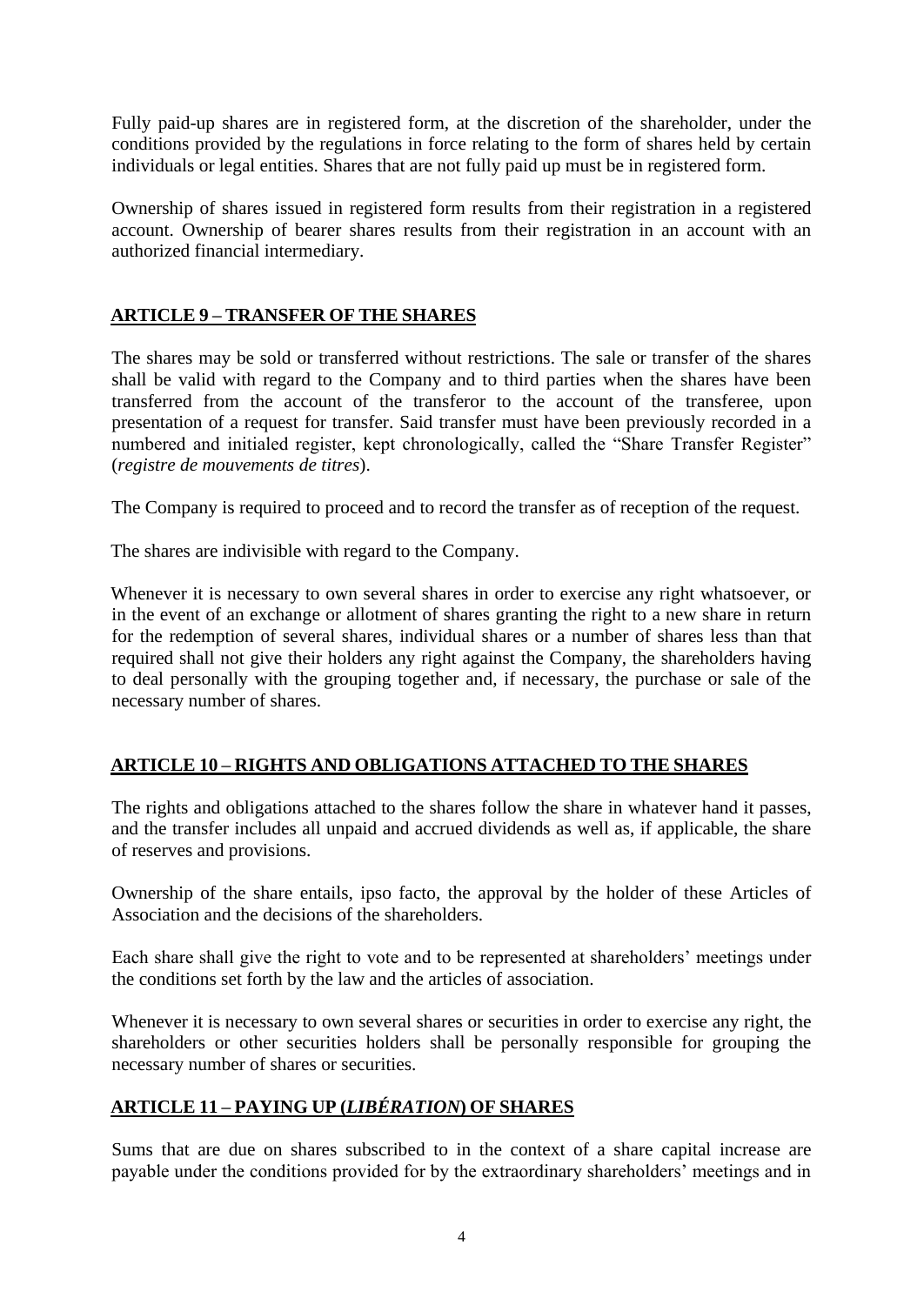accordance with the legal and regulatory provisions in force.

In the case of a capital increase, the initial payment may not be less than one quarter of the nominal value of the shares; it includes, where applicable, the entire share premium.

The payment of the surplus is called by the Board of Directors in one or more instalments within five years from the date of the share capital increase.

The shareholders are informed of the calls for funds at least fifteen days before the date fixed for each payment by a notice published in a legal journal in the jurisdiction of the registered office or by registered letter with individual request for acknowledgement of receipt. Any shareholder who fails to make the payments due on his/her shares held is automatically and without prior notice liable to pay the Company interest on arrears, calculated on the basis of a 365-day year from the due date, at the legal rate for commercial matters (as defined in Article L. 313-2 of the French Monetary and Financial Code) increased by three percentage points, without prejudice to the Company's personal action against the defaulting shareholder and the enforcement measures provided for by law.

The initial shares (*actions d'apport*) are fully paid up as soon as they are issued.

The shares may not represent contributions in kind.

# **PART III**

# **MANAGEMENT OF THE COMPANY**

### **ARTICLE 12 – BOARD OF DIRECTORS (***CONSEIL D'ADMINISTRATION***)**

#### **12.1. Composition**

The Company shall be administered by a Board of Directors composed of natural or legal persons, the number of which is determined by the ordinary shareholders' meeting within the limits of the law and whose composition complies with legal requirements.

The directors are appointed to their functions by the ordinary shareholders' meeting of the shareholders. The term of office of the directors is renewable. Directors may be dismissed at any time by decision of the shareholders' meetings.

Directors that are legal entities must, at the time of appointment, designate a natural person as its permanent representative on the Board of Directors. The term of office of the permanent representative is the same as that of the legal entity director he represents. When the legal entity revokes its permanent representative, it must immediately provide for his replacement. The same provisions apply in the event of the death or resignation of the permanent representative.

The term of office of directors is four (4) years. The term of office of a director expires at the end of the ordinary shareholders' called to approve the financial accounts for the previous financial year and held in the year in which the term of office of the director expires.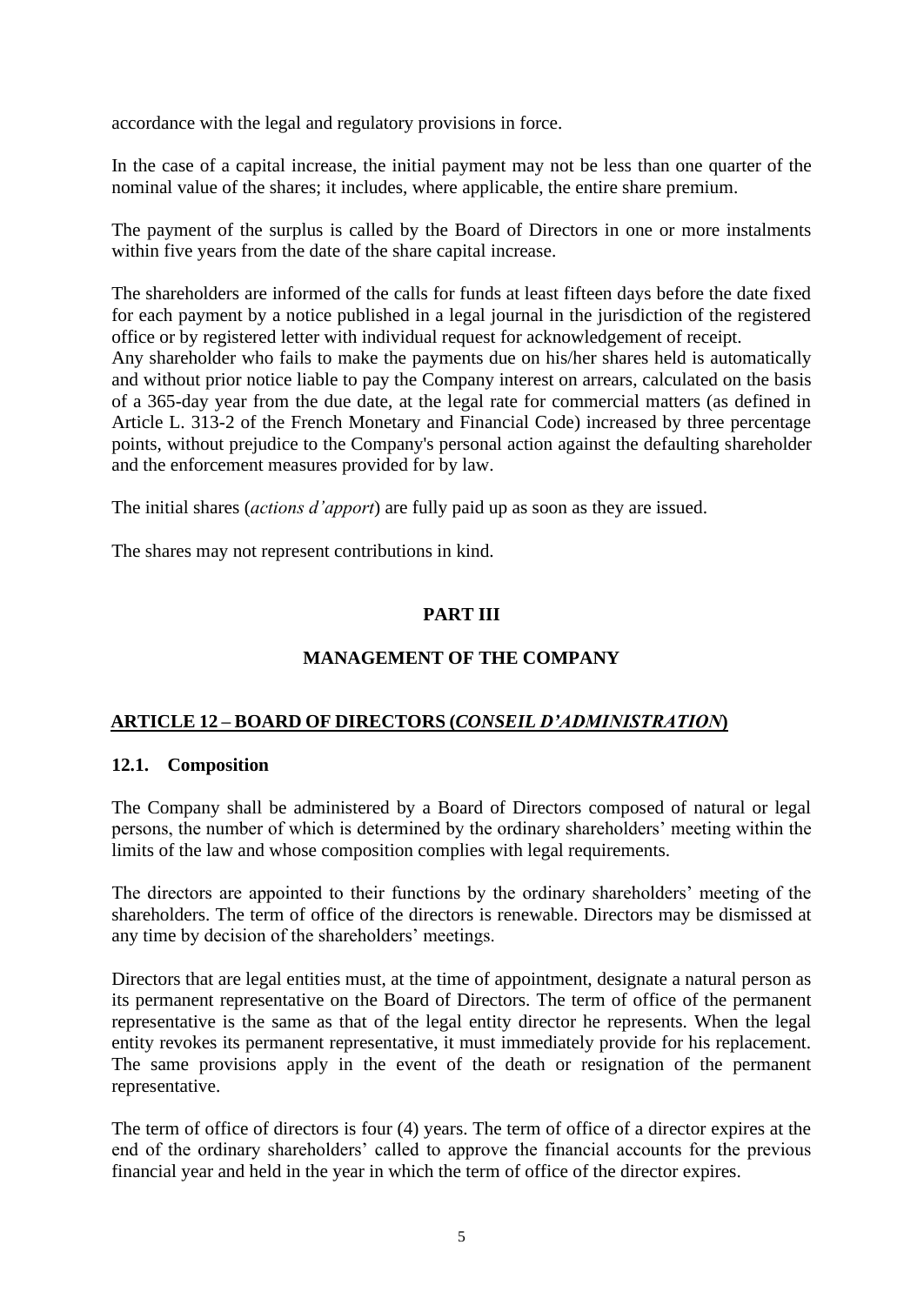In the event of a vacancy due to the death or resignation of one or more directors, the Board of Directors may, between two shareholders' meetings, make provisional appointments. The provisional appointments made by the Board, pursuant to the above paragraph, are subject to ratification by the next ordinary shareholders' meeting. In the absence of ratification, the deliberations taken and the acts performed previously by the Board of Directors remain valid.

An employee of the Company can be appointed as a director. However, his employment contract must correspond to a job of active employment (*emploi effectif*). In this case, he or she does not lose the benefit of his or her employment contract.

The number of directors who are bound to the Company by an employment contract may not exceed one third of the directors in office.

The number of directors who are over 70 years of age may not exceed one third of the directors in office. If this limit is exceeded during the term of office, the oldest director is automatically deemed to have resigned at the end of the next shareholders' meeting.

The Board of Directors may decide to set up committees to study or formulate opinions on specific issues, such as audit or compensation committees. The composition, powers and operating procedures of these committees are determined by the Board of Directors, if necessary in its internal regulations.

#### **12.2. Chairman and Vice-Chairman of the Board of Directors**

The Board of Directors shall appoint from among its members a Chairman, who must be a natural person. It determines the duration of the Chairman's term of office, which may not exceed his or her term of office as director, and may dismiss him or her at any time. The Board determines his or her remuneration, if any.

The Board of Directors may also appoint a Vice-Chairman from among its members to replace the Chairman in the event of absence, temporary incapacity, resignation, death or non-renewal of the term of office. In the event of a temporary incapacity, this substitution is valid for the limited duration of the incapacity; in all other cases, it is valid until a new Chairman is appointed.

The Chairman shall organize and direct the work of the Board of Directors, and be accountable for this to the shareholders' meeting. The Chairman shall ensure that the Company's organs of management operate properly and in particular that the directors are capable of fulfilling their duties.

The Chairman shall not be over the age of 70. If the Chairman reaches this age limit during his or her term of office, he or she shall be deemed to have resigned. The term shall extend, however, until the end date of the next meeting of the Board of Directors when a successor shall be appointed. Subject to this provision, the Chairman of the Board shall be eligible for reappointment at any time.

The limitations set forth in the above paragraph shall also apply to the Vice-Chairman of the Board of Directors.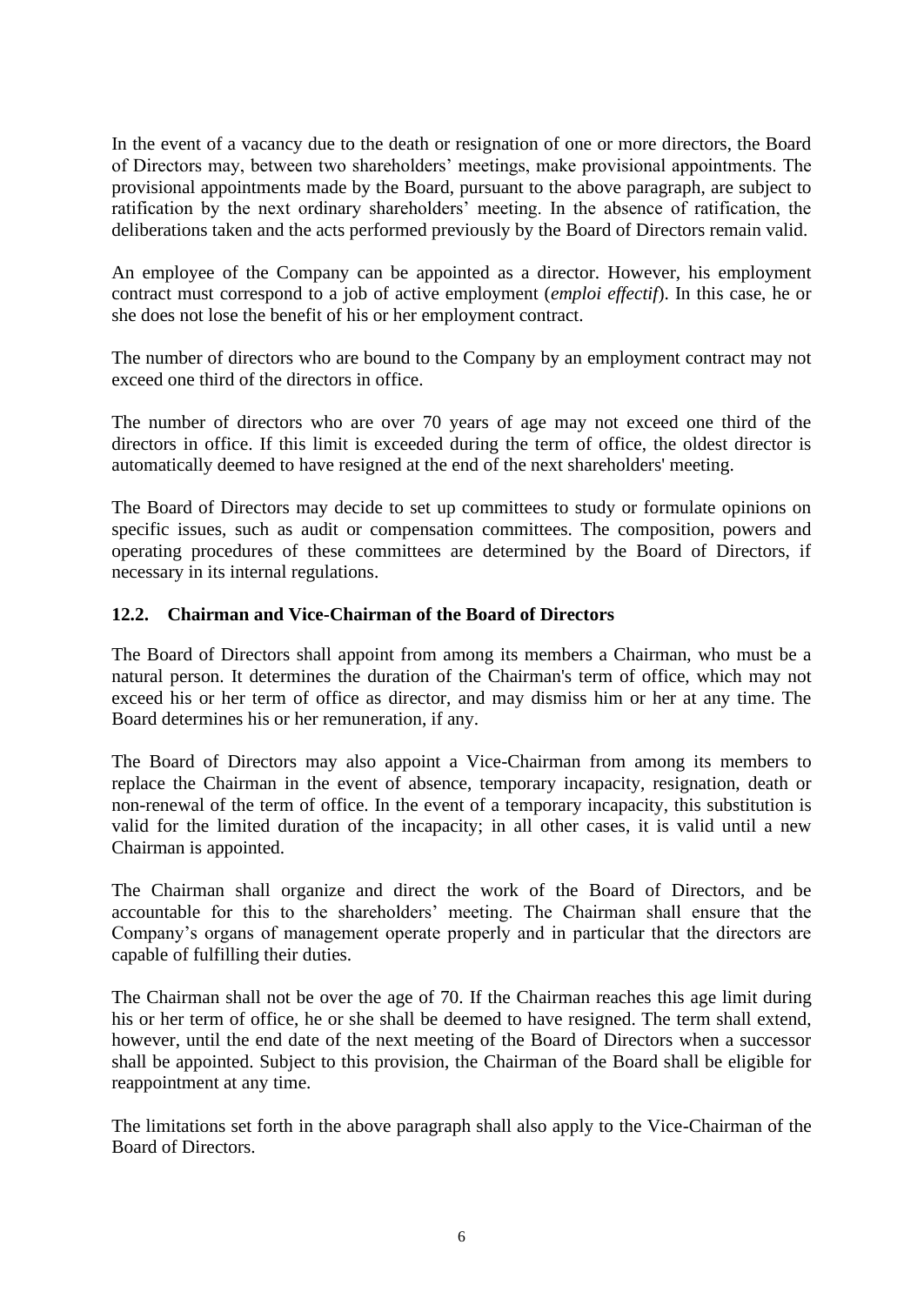## **ARTICLE 13 – MEETINGS AND DELIBERATIONS OF THE BOARD OF DIRECTORS**

The Board of Directors shall meet as often as required by the interests of the Company ;

The directors shall be notified of meetings of the Board by the Chairman or, where applicable, by the Vice-Chairman. Notice may be given by any means, in writing or orally, and must be given within a reasonable time before the date set for the meeting, unless all the directors agree to shorten or waive the time limit, it being understood that no notice is required if all the directors are present or represented at the meeting.

The Chief Executive Officer may also ask the Chairman to convene the Board of Directors on a specific agenda.

In addition, if the Board has not met for more than two months, then at least one third of the directors may ask the Chairman to convene the Board on a specific agenda. The Chairman may not refuse to comply with this request.

When a social and economic committee has been set up, the representatives of this committee, appointed in accordance with the provisions of the French Labor Code, must be notified of all meetings of the Board of Directors.

Board meetings are held either at the registered office or at any other location in France or abroad.

Board meetings are chaired by the Chairman or, where applicable, by the Vice-Chairman.

For the deliberations of the Board to be valid, the number of members present must be at least equal to half of the members.

Decisions shall be taken on the quorum and majority conditions stipulated by law.

Any internal regulations adopted by the Board of Directors may provide, in particular, that for the purposes of calculating quorum and majority, directors who participate in the Board meeting by videoconference or telecommunication means in accordance with the regulations in force shall be deemed to be present. This provision does not apply to the adoption of decisions referred to in Articles L. 232-1 and L. 233-16 of the French Commercial Code.

Each director shall receive the information necessary for the performance of his or her mission and mandate and may obtain any documents he or she considers useful.

Any director may give a proxy to another director by letter, telex, fax, e-mail or any other means of remote transmission, to represent him at a meeting of the Board of Directors, but each director may only hold one proxy per Board meeting.

Copies of or extracts from the deliberations of the Board of Directors are validly certified by the Chairman of the Board of Directors, the Chief Executive Officer, the director temporarily delegated to perform the duties of the Chairman or an authorized representative (who may be the Secretary General of the Board of Directors).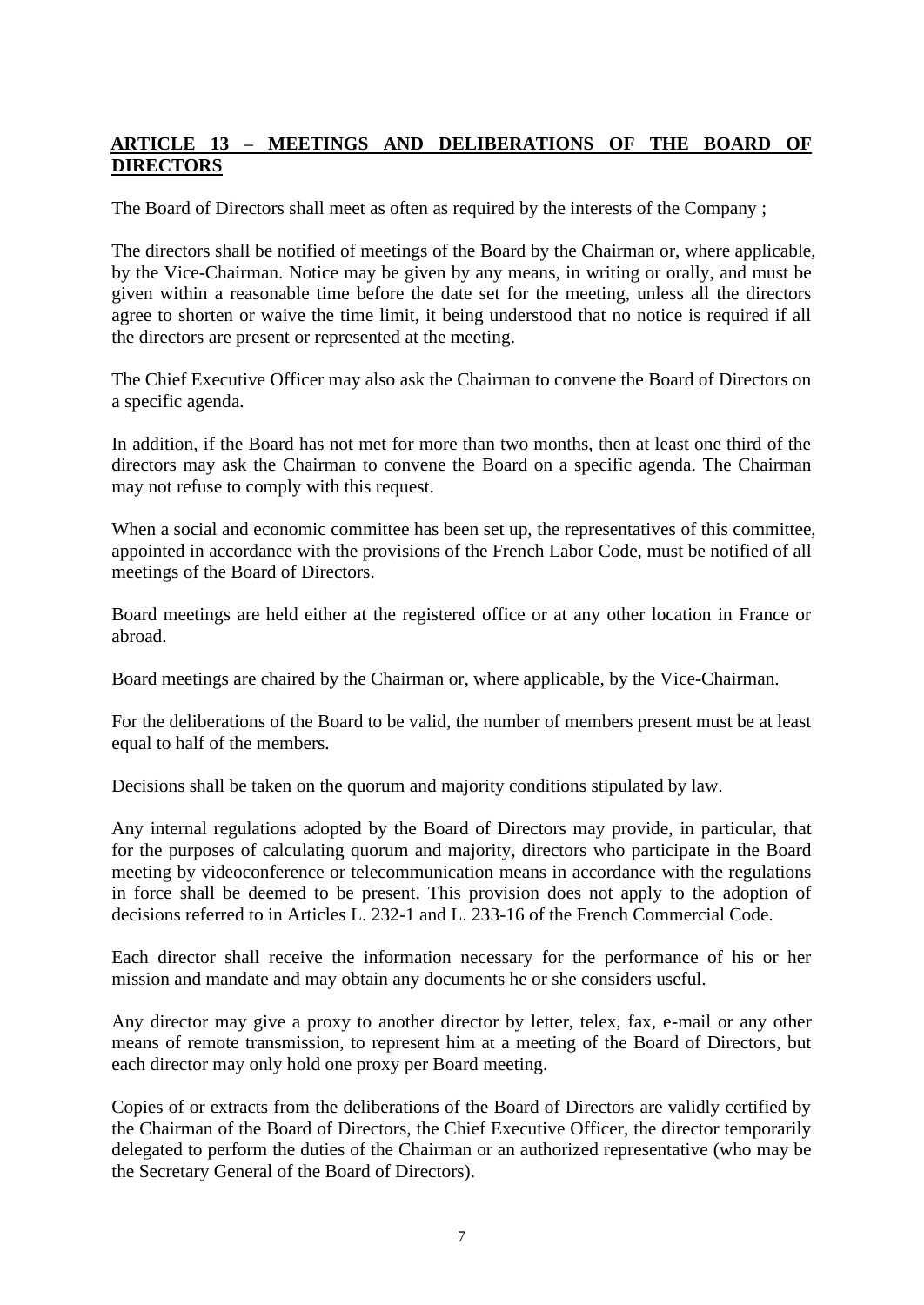Decisions falling under the specific powers of the Board of Directors contained in Article L. 225-24 of the French Commercial Code, the last paragraph of Article L. 225-35 of the French Commercial Code, the second paragraph of Article L. 225-36 of the French Commercial Code and Section I of Article L. 225-103 of the French Commercial Code, as well as decisions to transfer the registered office within France, may be made by written consultation of the directors of the Company.

## **ARTICLE 14 – POWERS OF THE BOARD OF DIRECTORS**

The Board of Directors shall determine the orientations of the Company's business and ensure their implementation. Subject to the powers expressly granted to shareholders' meetings and within the limits of the corporate purpose, the Board shall address all matters concerning the proper functioning of the Company and shall, by its deliberations, settle matters that concern it.

In relations with third parties, the Company shall be bound by acts of the Board of Directors that do not fall within the corporate purpose, unless the Company can prove that the third party knew that the act exceeded such purpose or could not have been unaware of it under the circumstances ; however, the mere publication of the articles of association is insufficient to constitute such proof.

The Board shall perform controls and tests as it sees fit.

In addition, the Board of Directors exercises the special powers conferred on it by law.

### **ARTICLE 15 – MANAGEMENT**

The executive management of the Company shall be conducted under the responsibility of either the Chairman of the Board of Directors or by another natural person appointed by the Board of Directors and bearing the title of Chief Executive Officer.

The Chief Executive Officer shall have the broadest powers to act in all circumstances in the name of the Company. The Chief Executive Officer shall exercise his or her powers within the limits of the corporate purpose and subject to powers expressly reserved by law for meetings of shareholders' meetings and of the Board of Directors. In dealings with third parties the Chief Executive Officer shall represent the Company, which is bound even by the acts of the Chief Executive Officer that exceed the corporate purpose or the powers thus provided for, unless it can prove that the third party knew that the act exceeded these limits or that he could not have been unaware of it in the circumstances, it being excluded that the mere publication of the articles of association is sufficient to constitute such proof.

The Chief Executive Officer may not be older than the age of 65. If the Chief Executive Officer reaches this age limit, he or she will be deemed to have resigned automatically. However, his or her term of office would continue until the next meeting of the Board of Directors at which the new Chief Executive Officer would be appointed.

The Board of Directors may dismiss him at any time. If the dismissal is decided without just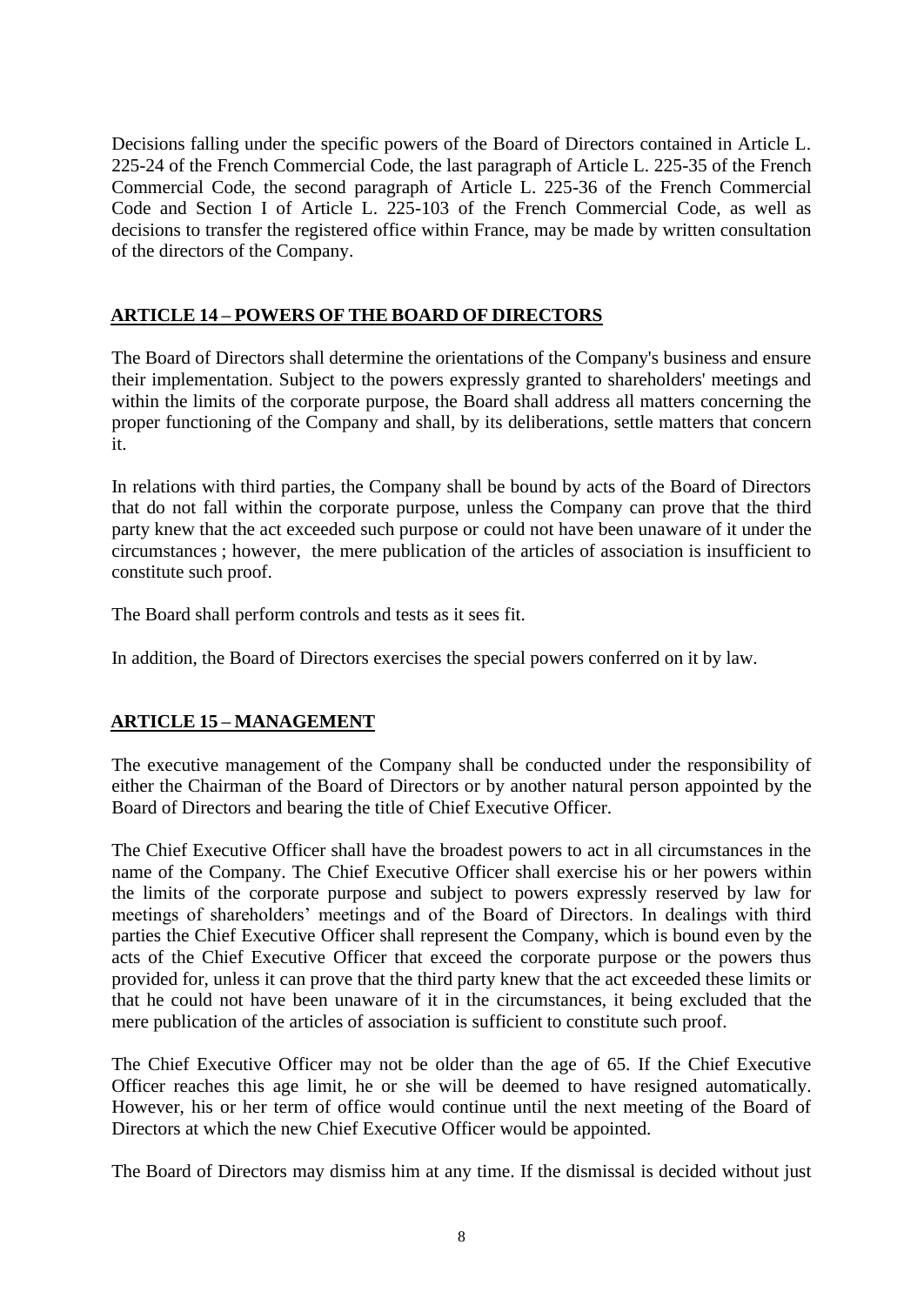cause, it may give rise to damages, except when the Chief Executive Officer assumes the functions of Chairman of the Board of Directors.

By simple deliberation taken by a majority of the votes of the directors present or represented, the Board of Directors chooses between the two methods of exercising executive management referred to in the first paragraph of this article 16.

The shareholders and third parties are informed of this choice in accordance with the legal and regulatory conditions.

The choice of the Board of Directors thus made remains in force until a contrary decision of the Board or, at the choice of the Board, for the duration of the term of office of the Chief Executive Officer.

When the executive management of the Company is assumed by the Chairman of the Board of Directors, the provisions applicable to the Chief Executive Officer are applicable to him.

In accordance with the provisions of Article 706-43 of the French Code of Criminal Procedure, the Chief Executive Officer may validly delegate to any person of his choice the power to represent the Company in connection with any criminal proceedings that may be instituted against it.

On the proposal of the Chief Executive Officer, the Board of Directors may appoint one or more individuals (up to a maximum of five) to assist the Chief Executive Officer as Deputy Chief Executive Officer (*directeur général délégué*).

In agreement with the Chief Executive Officer, the Board of Directors determines the scope and duration of the powers granted to the Deputy Chief Executive Officers. The Board of Directors determines their remuneration, if any.

With respect to third parties, the Deputy Chief Executive Officers have the same powers as the Chief Executive Officer.

The Deputy Chief Executive Officers may be dismissed at any time by the Board of Directors, on the recommendation of the Chief Executive Officer. If dismissal is decided without grounds, it may result in damages.

The Deputy Chief Executive Officers may not be older than 65 years of age. If a Deputy Chief Executive Officer reaches this age limit during his or her term of office, he or she shall be deemed to have resigned. The term shall extend, however, until the end date of the next meeting of the Board of Directors when a new Chief Executive Officer shall be appointed.

When the Chief Executive Officer ceases to or is prevented from performing the CEO's duties, the Deputy Chief Executive Officers retain their duties and powers, unless decided otherwise by the Board, until the appointment of the new Chief Executive Officer.

#### **ARTICLE 16 – REMUNERATION OF THE DIRECTORS, PRESIDENT, CHIEF EXECUTIVE OFFICER AND DEPUTY CHIEF EXECUTIVE OFFICERS**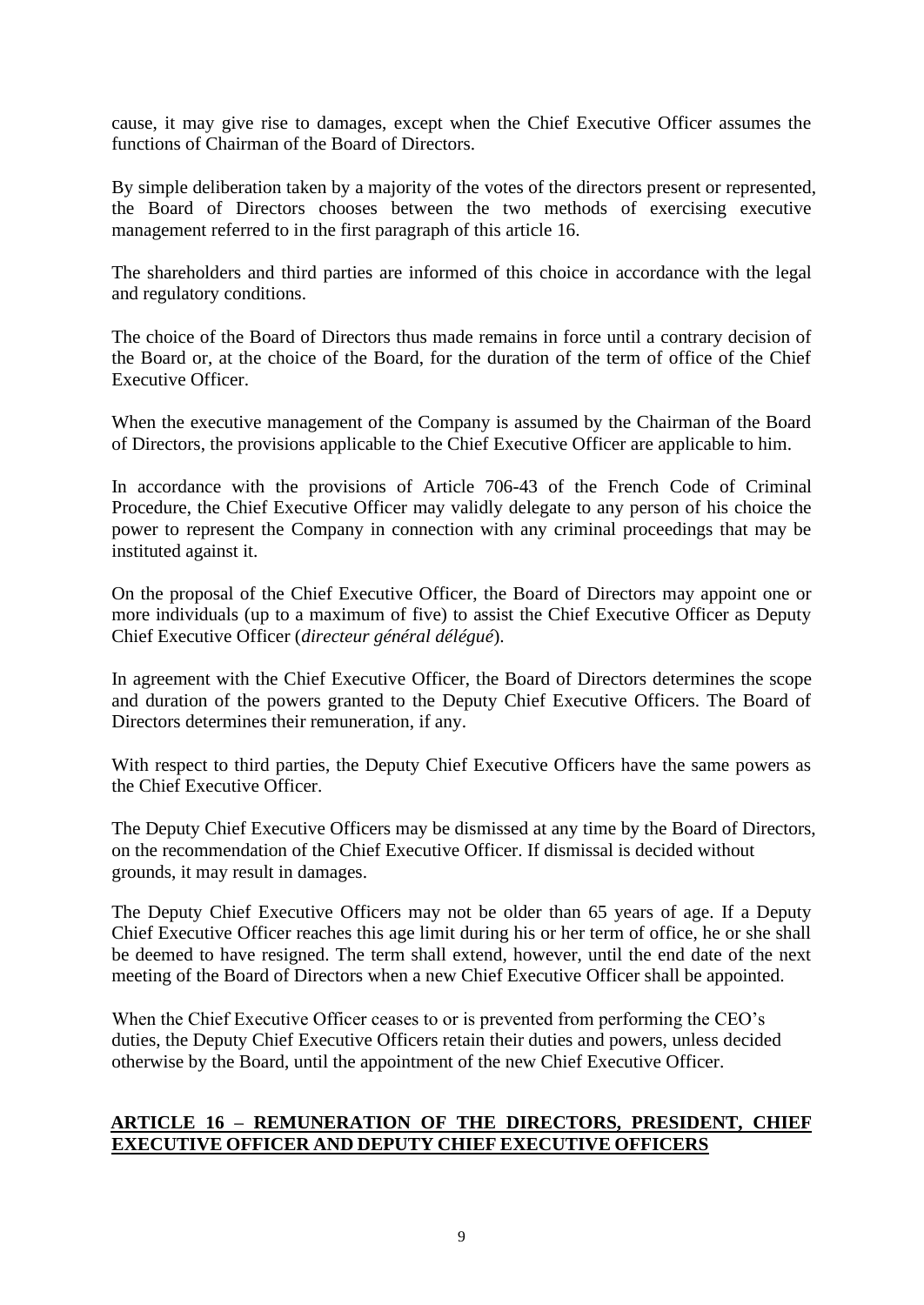The shareholders' meeting may allocate to the directors, as remuneration for their activity, a fixed annual sum, the amount of which is maintained until a new decision. The Board of Directors distributes this remuneration freely among its members, by express decision.

The Board of Directors may allocate exceptional compensation for assignments or mandates entrusted to directors.

No other compensation, whether permanent or not, may be paid to directors other than those entrusted with general management and those bound to the Company by an employment contract under the conditions authorized by law.

The compensation of the Chairman of the Board of Directors, the Vice-Chairman of the Board of Directors, the Chief Executive Officer and, where applicable, the Chief Operating Officer(s) is determined by the Board of Directors. It may be fixed and/or proportional.

## **ARTICLE 17 – OBSERVERS (***CENSEURS***)**

The Board of Directors may appoint observers (*censeurs*). The ordinary shareholders' meeting may also appoint them.

The number of observers may not exceed two (2). They can be natural or legal persons, freely chosen for their competence, from among the shareholders or outside them.

They are appointed for a period of two (2) years ending at the end of the ordinary shareholders' meeting called to approve the accounts for the previous financial year, except in the event of resignation or early termination of their functions decided by the Board of Directors. They may be re-appointed.

The observers study the questions that the Board of Directors or its Chairman submits for its opinion. The observers attend the meetings of the Board of Directors and take part in the deliberations in an advisory capacity only, without their absence affecting the validity of the deliberations.

They are convened to Board meetings under the same conditions as the directors.

### **ARTICLE 18 – AGREEMENTS SUBJECT TO AUTHORIZATION - PROHIBITED AGREEMENTS**

#### **18.1. Agreements subject to authorization**

(a) Sureties, endorsements and guarantees given by the Company must be authorized by the Board of Directors in accordance with the law.

(b) Any agreement entered into directly or through an intermediary between the Company and its Chief Executive Officer, one of its Deputy Chief Executive Officers, one of its directors, any shareholder holding more than 10% of the voting rights or, in the case of a corporate shareholder, the company controlling it within the meaning of Article L. 233-3 of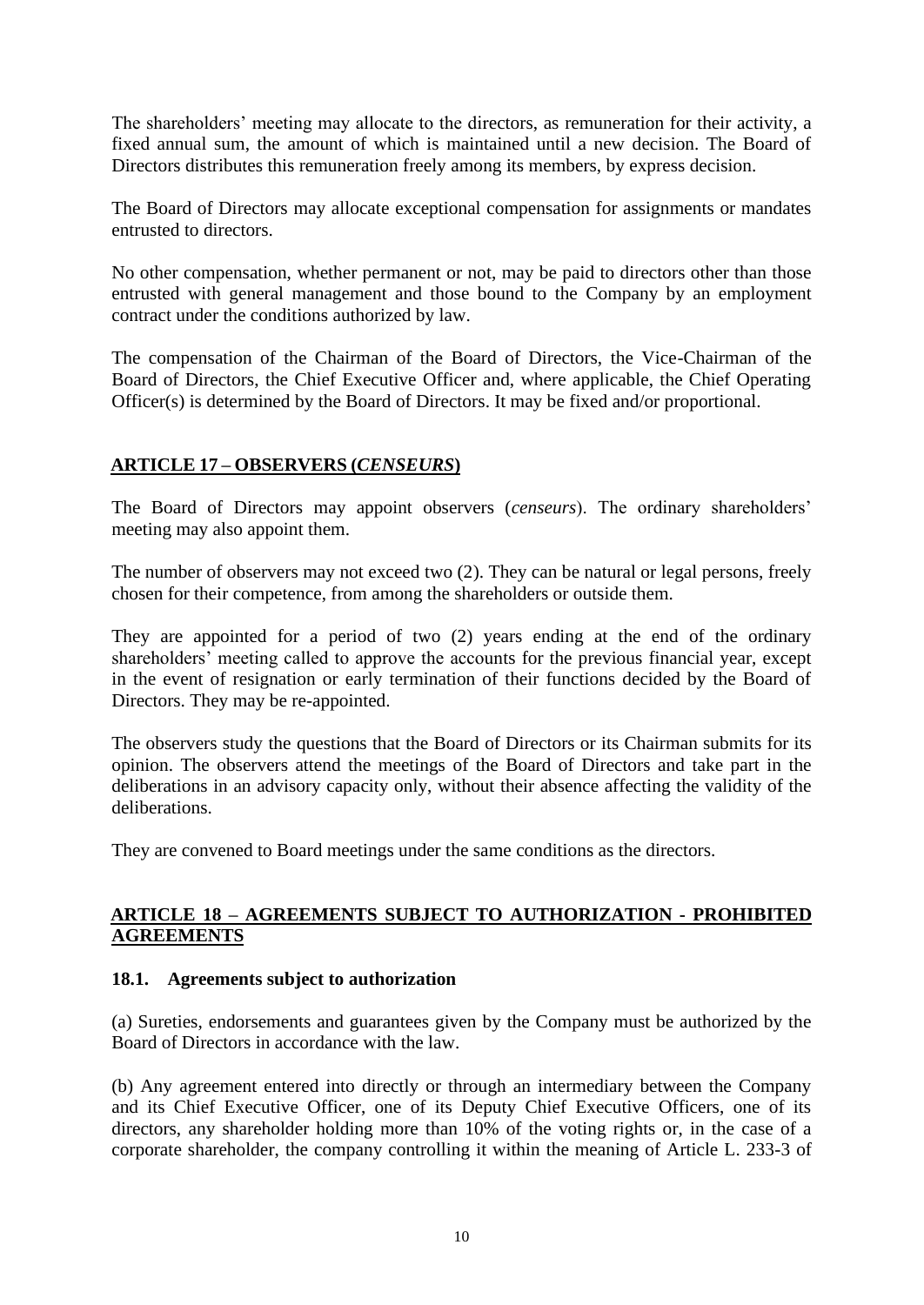the French Commercial Code, must be submitted for prior authorization by the Board of Directors.

The same applies to agreements in which one of the persons referred to in the preceding paragraph is indirectly interested

Agreements between the Company and a company are also subject to prior authorization if the Chief Executive Officer, one of the Deputy Chief Executive Officers or one of the Directors of the Company is the owner, a partner with unlimited liability, a manager, a director, a member of the Supervisory Board or, in general, an executive officer of that company.

The prior authorization of the Board of Directors will be required in accordance with the law.

(c) The foregoing provisions do not apply to agreements relating to current transactions entered into on normal conditions or to agreements entered into between two companies, one of which holds, directly or indirectly, all of the capital of the other, where applicable, after deduction of the minimum number of shares required to fulfill the requirements of Article 1832 of the French Civil Code or Articles L. 225-1, L. 22-10-1, L. 22-10-2 and L. 226-1 of the French Commercial Code.

### **18.2. Prohibited agreements**

Directors who are not legal entities are prohibited from taking out loans from the Company in any form whatsoever, from having the Company grant them a current account overdraft or otherwise, and from having the Company guarantee or endorse their commitments to third parties. The same prohibition applies to the Chief Executive Officer, the Deputy Chief Executive Officers and, where applicable, the permanent representative of a director when the latter is a legal entity. It also applies to the spouses, ascendants and descendants of the persons referred to in this article, as well as to any interposed person

# **ARTICLE 19 – STATUTORY AUDITORS**

The Company is audited by one or more statutory and/or deputy statutory auditors, appointed by the ordinary shareholders' meeting and carrying out their audit assignment in accordance with the law

If the ordinary shareholders' meeting fails to appoint an auditor, any shareholder may ask the court to have one appointed, with the chairman of the Board of Directors duly summoned. The mandate of the statutory auditor appointed by the court shall end when the ordinary shareholders' meeting appoints the statutory auditor or statutory auditors.

# **PART IV**

### **SHAREHOLDERS' MEETINGS**

#### **ARTICLE 20 - CONVENING AND MEETING OF SHAREHOLDERS' MEETINGS**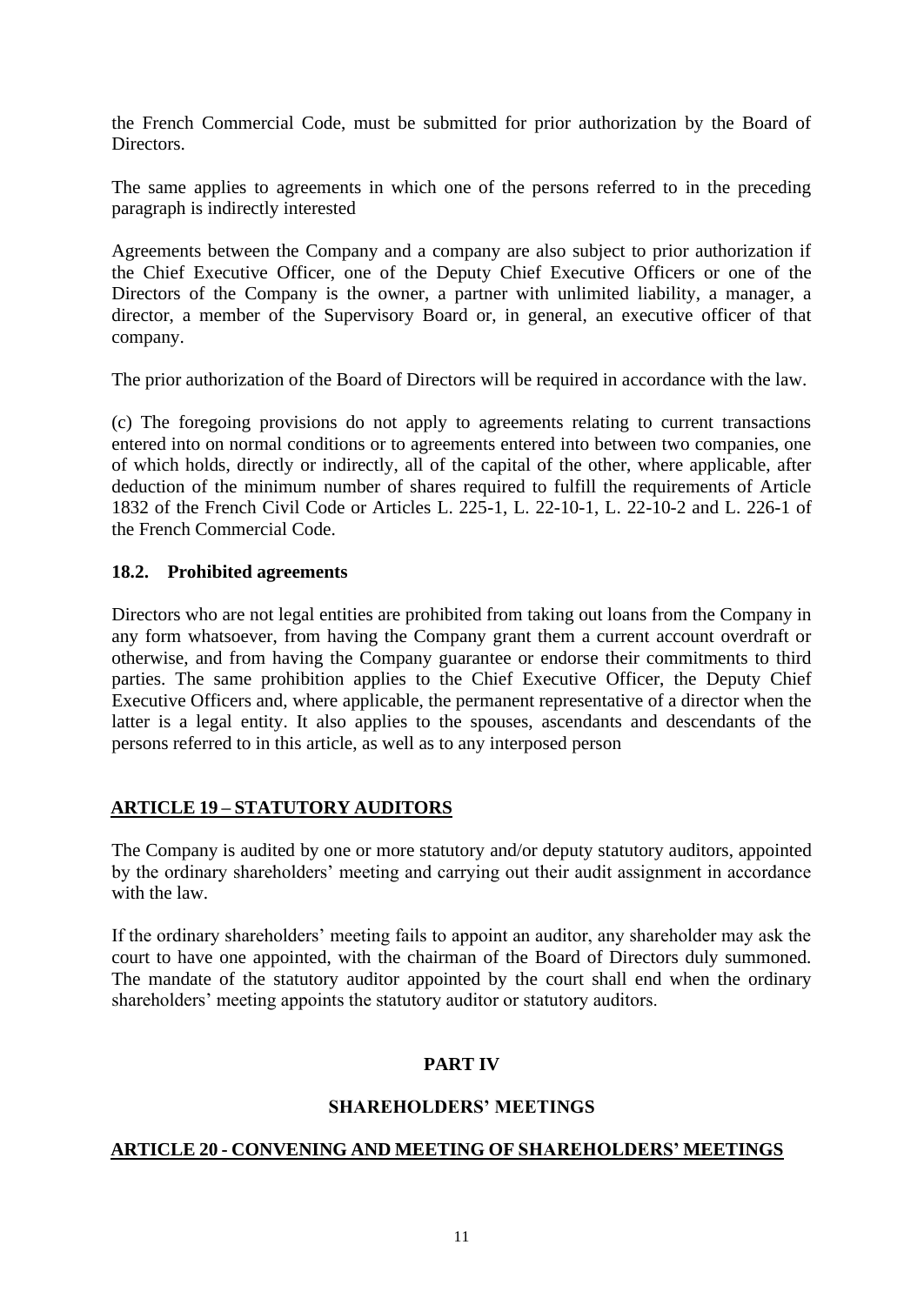The shareholders' meetings are convened and held under the conditions and in the form provided for by the law and regulations in force..

When the Company decides to convene a meeting by electronic means instead of by mail, it must first obtain the consent of the shareholders concerned, who must indicate their electronic address.

The meetings take place at the registered office or at any other place specified in the notice of convening.

The agenda of the meeting is indicated on the notices and letters of convening; it is determined by the author of the notice of convening.

The meeting shall only deliberate on the matters on its agenda; nevertheless, it may, under any circumstances, remove one or more directors from office and replace them.

One or more shareholders representing at least the percentage of capital provided for by law, and acting under the conditions and within the time limits provided by law, may request that draft resolutions be included in the agenda.

Shareholders who are unable to attend the meeting in person may choose one of the following three options, in each case in accordance with the conditions provided by law and regulations:

- give a proxy under the conditions authorized by the law and regulations
- vote by mail, or
- send a proxy to the Company without indicating a proxy holder.

The Board of Directors may organize, under the conditions provided by the law and regulations in force, the participation and voting of shareholders at meetings by videoconference or by means of telecommunication allowing their identification. If the Board of Directors decides to exercise this option for a given meeting, this decision of the Board is mentioned in the notice of meeting and/or convening notice. Shareholders participating in the meetings by videoconference or by any of the other means of telecommunication referred to above, according to the choice of the Board of Directors, are deemed to be present for the calculation of the quorum and the majority.

### **ARTICLE 21 - CONDUCT OF THE MEETING - OFFICERS - MINUTES**

The meeting is headed by the chairman of the Board of Directors or, in his absence, by the vice-chairman of the Board of Directors, by the chief executive officer, by a deputy chief executive officer if he is a director, or by a director specially delegated for this purpose by the Board. In the event of convening by an statutory auditor or by a judicial representative, the shareholders' meeting is headed by the author of the convening notice. Otherwise, the shareholders' meeting elects its own chairman.

The functions of scrutineers are fulfilled by the two members of the meeting present and accepting these functions, who have the greatest number of votes. The office appoints the secretary, who may be chosen from outside the shareholders.

Copies or extracts of the minutes of the meeting are validly certified by the chairman of the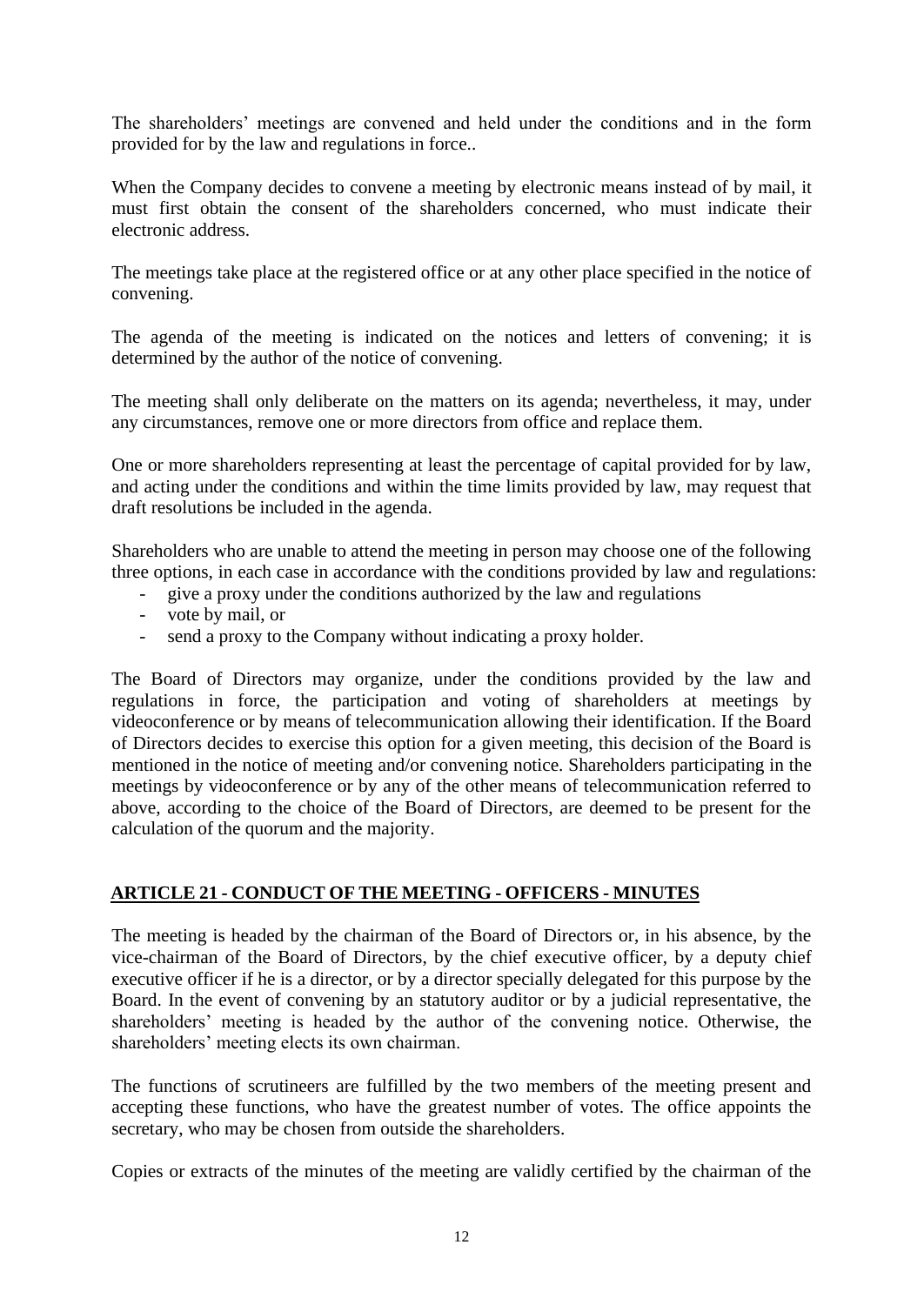Board of Directors, by a director exercising the functions of general manager or by the secretary of the meeting.

## **ARTICLE 22 – ORDINARY SHAREHOLDERS' MEETING**

The ordinary shareholders' meeting is the one convened to take all decisions that do not modify the articles of association. It meets at least once a year, within six months of the end of each financial year, to approve the financial statements for that year and the consolidated financial statements.

On the first call, the meeting is valid only if the shareholders present or represented, or having voted by mail, hold at least one fifth of the shares with voting rights. No quorum is required on the second call.

It decides by a majority of the votes cast by the shareholders present, represented or having voted by mail.

### **ARTICLE 23 – EXTRAORDINARY SHAREHOLDERS' MEETING**

The extraordinary shareholders' meeting alone is empowered to amend the articles of association in all their provisions (subject to the powers that may be granted to the Company's other governing bodies). It may not, however, increase the liabilities of shareholders, except in the case of transactions resulting from a regrouping of shares duly carried out.

It can only deliberate validly if the shareholders present, represented or having voted by mail hold at least, on the first call, one quarter of the shares with voting rights and, on the second call, one fifth of the shares with voting rights. If the latter quorum is not reached, the second meeting may be postponed to a date no more than two months after the date on which it was convened.

It decides by a two-thirds majority of the votes cast by the shareholders present, represented or voting by mail.

The extraordinary shareholders' meeting may not, however, under any circumstances, except with the unanimous consent of the shareholders, increase the commitments of the shareholders, nor may it affect the equality of their rights.

#### **PART V**

### **ACCOUNTS – ALLOCATION AND DISTRIBUTION OF RESULTS**

#### **ARTICLE 24 – ANNUAL ACCOUNTS**

Regular accounting of the Company's operations shall be kept in accordance with the laws and business practices.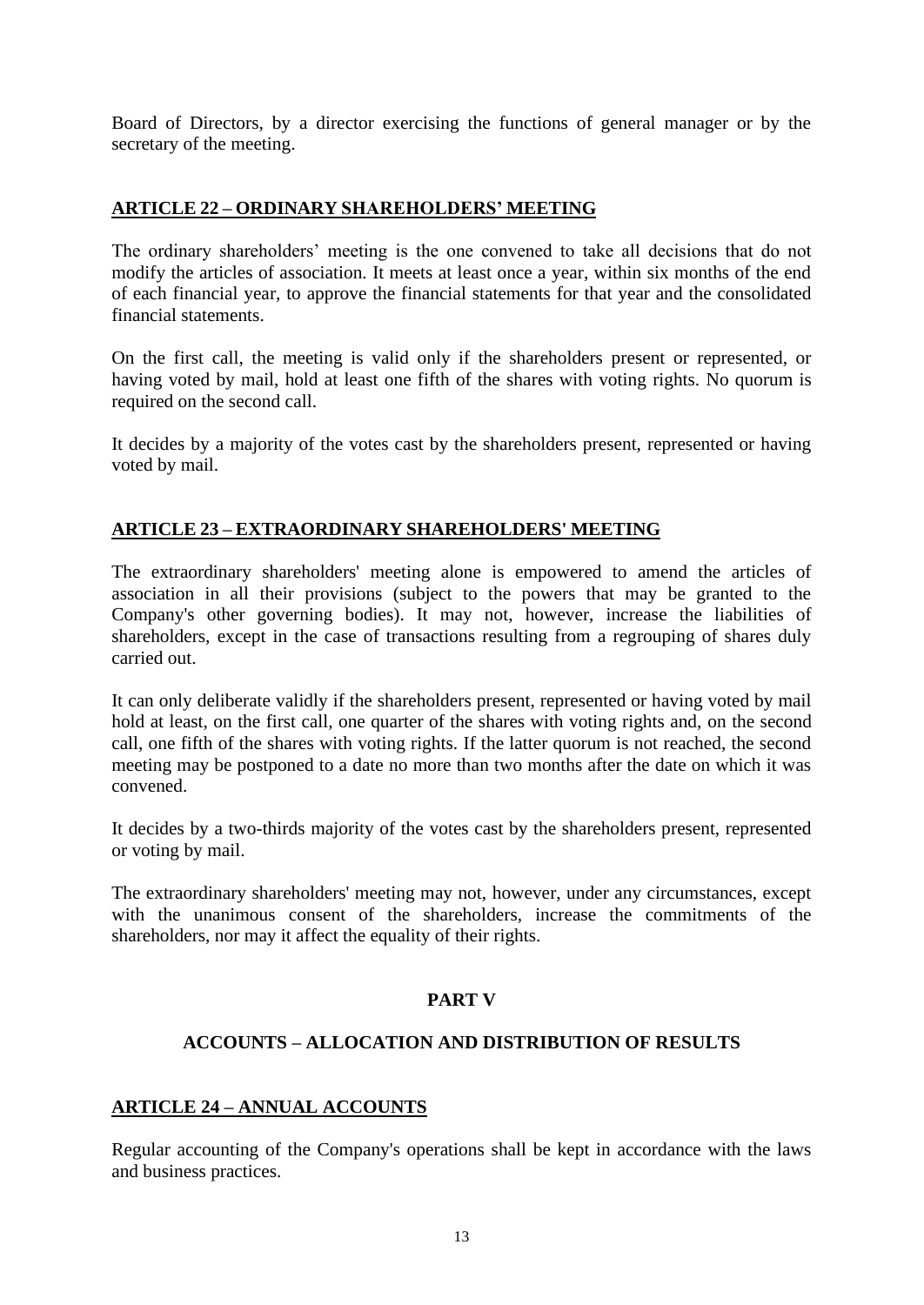At the close of each financial year, the Board of Directors shall draw up an inventory of the various assets and liabilities existing at that date. It also draws up the balance sheet showing the assets and liabilities, the income statement showing the income and expenses for the financial year, and the notes supplementing and commenting on the information given in the balance sheet and the income statement. It also prepares the consolidated financial statements.

All these documents shall be made available to the statutory auditors under the conditions required by the law.

## **ARTICLE 25 – ALLOCATION AND DISTRIBUTION OF RESULTS**

The result of each financial year is determined in accordance with the legal and regulatory provisions in force.

From the profit for the financial year, minus any prior losses, a deduction of at least five percent (5%) is made and allocated to the formation of a fund known as the "legal reserve". This deduction is no longer compulsory when the amount of the legal reserve reaches one tenth of the share capital. The deduction shall be compulsory again if for any reason whatever, the amount in the reserve drops below one-tenth of the amount of the authorized share capital.

The distributable profit consists of the profit for the financial year minus losses carried forward as well as any amounts to be allocated to the reserves as required by the law and these articles of association, plus any profit carried forward.

From the distributable profit, the ordinary shareholders' meeting has the faculty to allocate the amounts it deems appropriate to allocate to the endowment of all optional, ordinary or extraordinary reserves, or to carry them forward, all in the proportion it determines. The balance, if any, is distributed to the shareholders as a dividend.

Additionally, the shareholders' meeting may decide to distribute amounts withdrawn from the optional reserves, either to provide or supplement a dividend or in the form of a special dividend. In that case, the decision shall indicate explicitly the reserve from which said withdrawals shall be taken.

The shareholders' meeting may grant the shareholders of ordinary shares, for all or part of the dividends or interim dividends, an option between payment in cash and payment in shares under the conditions laid down by the regulations in force. In addition, the shareholders' meeting may decide, for all or part of the dividends, interim dividends, reserves or premiums distributed, or for any reduction in capital, that this distribution of dividend, reserves or premiums or this reduction in capital shall be made the distribution in kind of assets of the Company.

Except in the case of a capital reduction, no distribution may be made to shareholders when the shareholders' equity is or would become, as a result of the reduction, less than the amount of the capital plus any reserves that the law or these articles of association do not permit to be distributed.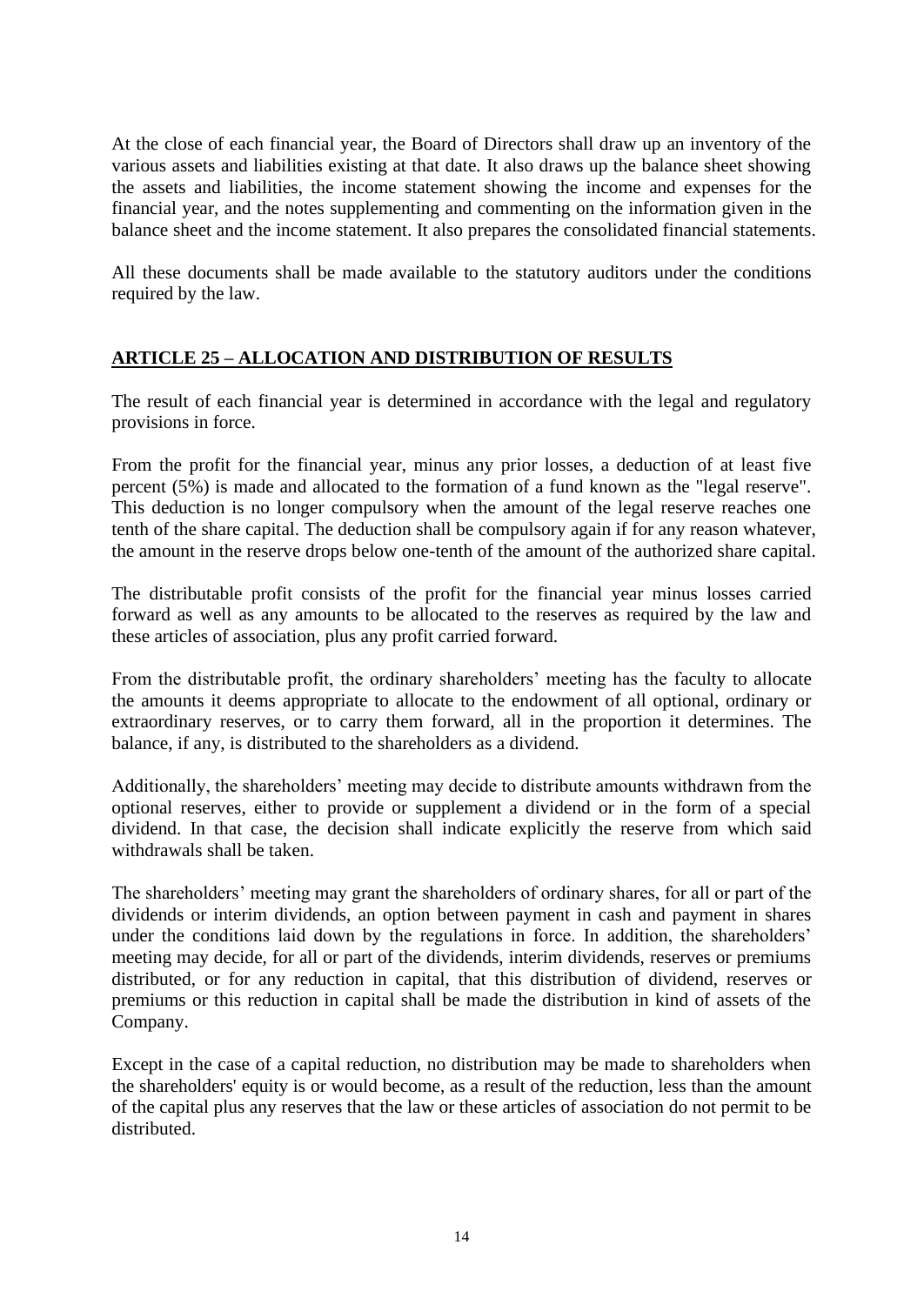The revaluation surplus is not subject to distribution; it may be incorporated in whole or in part into the capital.

After the approval of the accounts, the losses, if any, shall be carried forward and charged against subsequent profits until all losses have been discharged.

### **ARTICLE 26 – PROCEDURES FOR THE PAYMENT OF DIVIDENDS**

The procedure of payment of dividends is determined by the ordinary shareholders' meeting or, failing that, by the Board of Directors. However, the payment must take place within a maximum of nine months after the end of the financial year, unless this period is extended by court authorization.

The shareholders' meeting ruling on the financial statements for the financial year may grant to each shareholder, for all or part of the dividend to be distributed, the option of payment of the dividend in cash or in shares.

Similarly, the ordinary shareholders' meeting, ruling under the conditions provided for in article L. 232-12 of the French Commercial Code, may, in the event of payment to each shareholder of an interim dividend decided by the Board of Directors and for all or part of the said interim dividend, authorize the Board of Directors to grant an option between payment of the interim dividend in cash or in shares.

The offer of payment in shares, the price and conditions of issue of the shares as well as the request for payment in shares and the conditions of realization of the capital increase will be governed by the law and regulations.

When the balance sheet drawn up during or at the end of the financial year and certified as accurate by the statutory auditor shows that the Company, since the end of the previous financial year, after making the necessary depreciation and provisions and deducting, if applicable, previous losses and amounts to be transferred to reserves in application of the law or these articles of association, and taking into account any retained profit, the Board of Directors may decide to distribute interim dividends before the approval of the financial statements for the year and to set the amount and the date of distribution. The amount of such interim dividends may not exceed the amount of the profit defined in this paragraph. In this case, the Board of Directors may not make use of the option described in the above paragraphs.

### **PART VI**

### **DISSOLUTION – UNIVERSAL TRANSFER OF THE ASSETS** – **TRANSFORMATION**

### **ARTICLE 27 – SHAREHOLDER'S EQUITY LESS THAN ONE HALF OF THE SHARE CAPITAL**

If, as a result of losses indicated in the Company's financial statements, the shareholders' equity is less than one half of the share capital, the Board of Directors is required, within four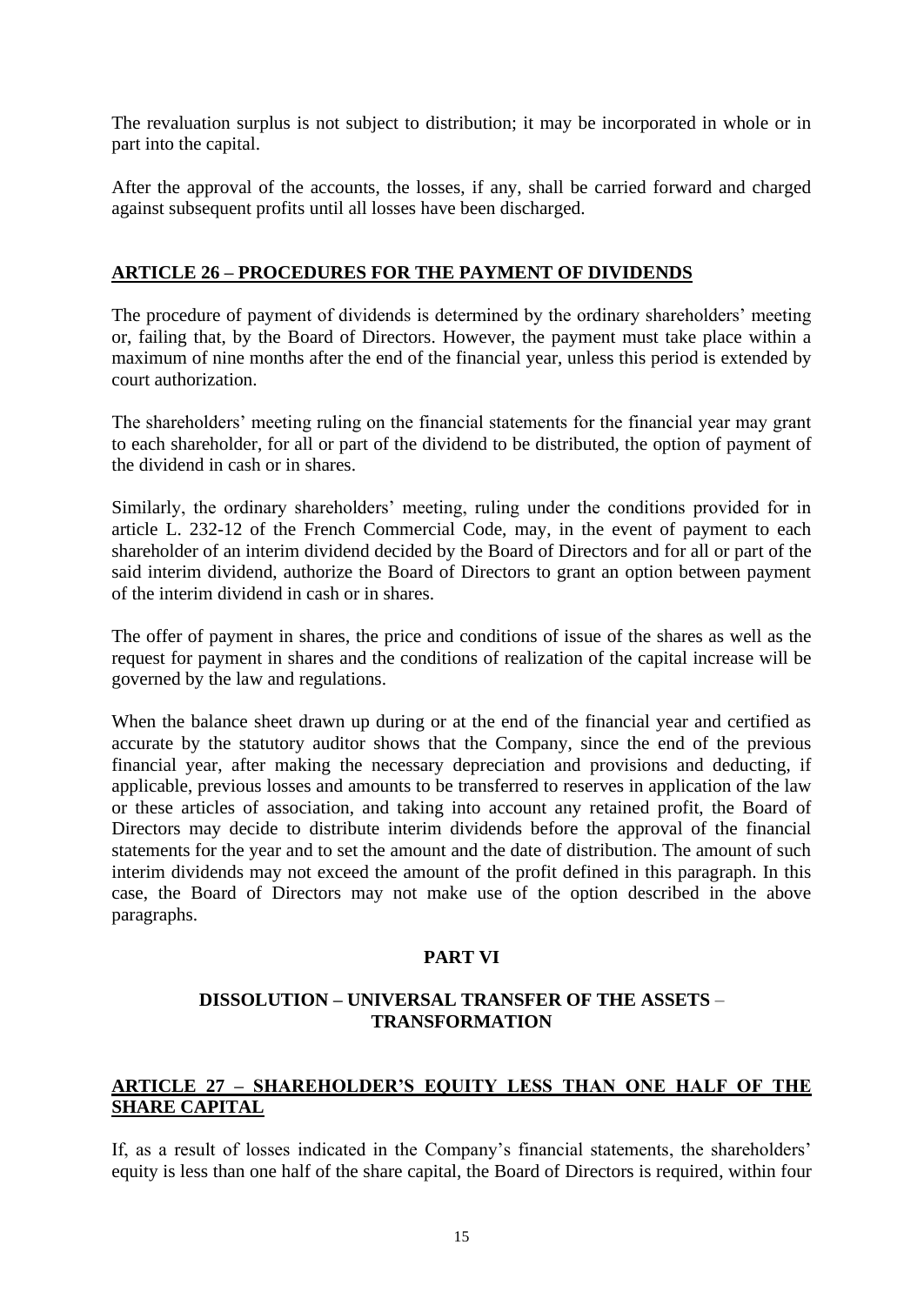months following the approval of the financial statements showing the losses in question, to convene the extraordinary shareholders' meeting to decide whether there are grounds for the early dissolution of the Company.

If the Company is not dissolved, the capital must be reduced by an amount equal to the losses incurred, within a period of time fixed by law and subject to the legal provisions relating to the minimum capital of joint stock companies, if the shareholders' equity has not returned to at least half of the share capital within this period of time.

The reduction of the capital to an amount lower than the legal minimum can only be decided under the suspensive condition of a capital increase intended to increase it to at least this minimum amount.

In case of non-compliance with the provisions of one or more of the preceding articles, any interested party may ask the courts to order the dissolution of the Company. The same applies if the shareholders' meeting has not been able to deliberate validly.

However, the court may not order the dissolution if, on the day it rules on the merits, the regularization has taken place.

## **ARTICLE 28 – DISSOLUTION**

The Company shall be dissolved at its term, or before that date by a decision of the extraordinary shareholders' meeting.

### **ARTICLE 29 – EFFECTS OF DISSOLUTION**

The Company is in liquidation from the moment of its dissolution for any reason whatsoever. Its legal entity remains in existence for the purposes of this liquidation until the liquidation is completed. During the entire liquidation period, the shareholders' meeting retains the same powers as during the existence of the Company.

The dissolution of the Company is effective with respect to third parties only from the date on which it is published in the Trade and Companies Register.

### **ARTICLE 30 - APPOINTMENT OF LIQUIDATORS – POWERS**

At the term of the Company or in case of early dissolution, the shareholders' meeting decides on the mode of liquidation and appoints one or more liquidators, whose powers it determines and who perform their duties in accordance with the law. The appointment of the liquidators puts end to functions of the members of the Board of Directors.

# **ARTICLE 31 - LIQUIDATION – CLOSURE**

After extinction of the liabilities, the balance of the assets is first used to pay the shareholders the amount of the capital paid on their shares and not amortized.